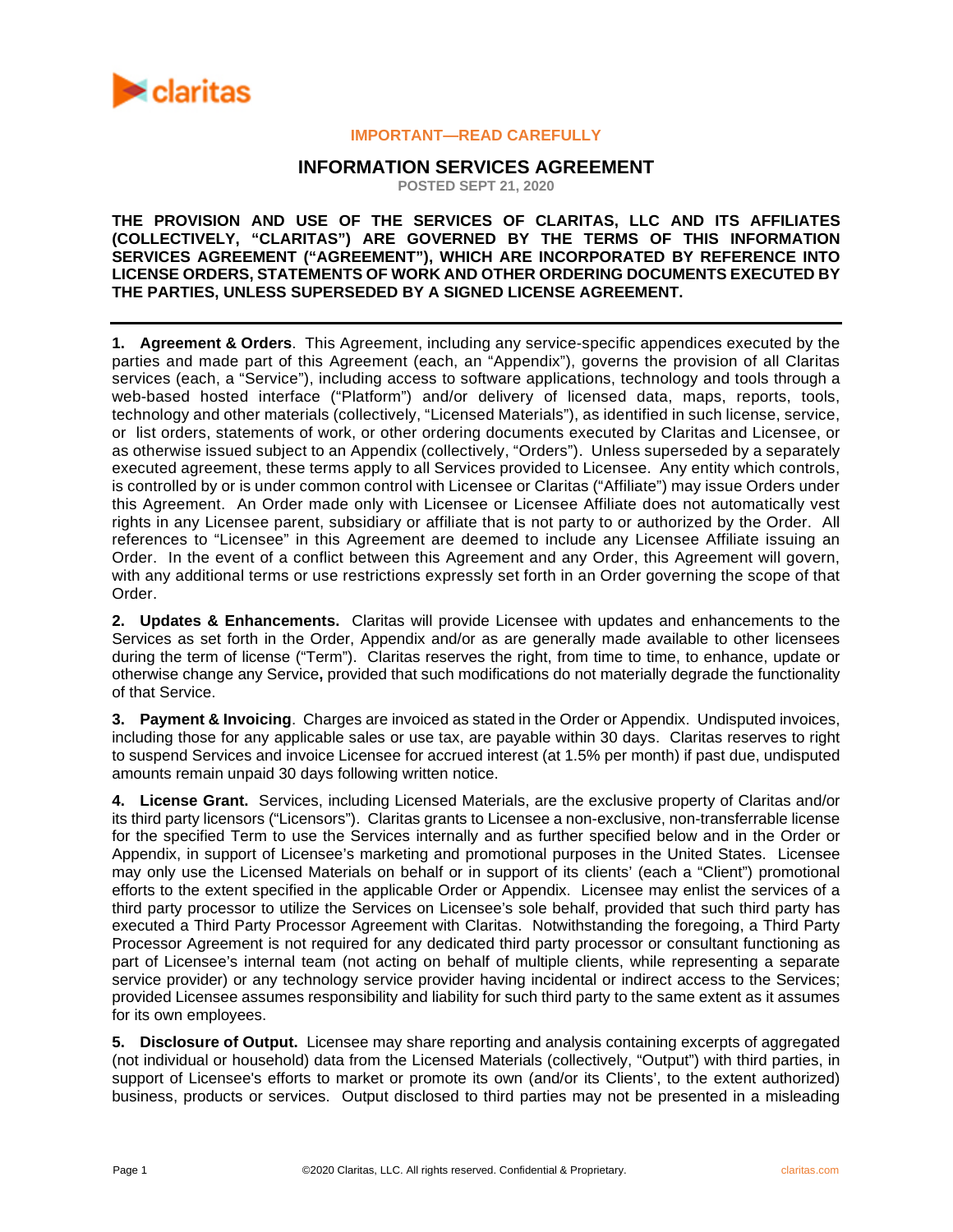

manner, must cite Claritas and any sourced Licensor, and may not remove or obscure any copyright, trademark or restrictive legend. No portion of the Services may be used internally or disclosed externally in a manner that is competitive with Claritas' services.

**6. Use Restrictions.** Except as expressly authorized in this Agreement or the applicable Order, Licensee will not:

**(a)** Copy or reproduce the Licensed Materials (except for execution and backup purposes, or to generate Output, which may be reproduced as needed), exceed the number of specified licensed users, or reverse engineer, decompile, decode or attempt to re-identify an individual from any portion of the Services;

**(b)** Distribute, resell, sublicense or otherwise provide Licensed Materials or derivatives based on the Licensed Materials to any third party, or place the Licensed Materials or Output on any publicly accessible website, without Claritas' prior written consent;

**(c)** Use the Licensed Materials to prepare, verify or modify any directory or mailing or marketing list which is owned by a third party or distributed to third parties not acting on Licensee's behalf, or to develop any application or service for list enhancement or data appending;

**(d)** Use any portion of the Licensed Materials (i) for determining terms or eligibility of an individual for employment, credit, healthcare, or insurance, (ii) for any purpose for which a consumer report may be used under the Fair Credit Reporting Act or that could result in disparate impact or treatment on a prohibited basis under the Equal Credit Opportunity Act or Fair Housing Act, or (iii) in conjunction with any content, including marketing communications, solicitation or ad copy, that is discriminatory, profane, obscene, or illegal, or that refers to selection criteria, presumed knowledge, or the source of personal information about a recipient;

**(e)** Use the Licensed Materials to drive physical store, site or location planning and placement, including the identification or ranking of: (i) markets based on growth potential (market prioritization) for site placement, (ii) high potential areas to determine the number of physical sites to drive optimal sales (market optimization), or (iii) physical locations for review and analysis of store trade area (site scoring or planning). If not used for site or store placement, scoring or planning, as prohibited above, Licensee may use the Licensed Materials to analyze store trade areas, geographies, clustering, consumer profiling and/or demand potential to enable product profiling, sales/pre-assortment analysis and/or demand.

**7. Licensee Data.** Licensee may submit to Claritas confidential and proprietary records that include personal data, such as names and addresses, originating from the United States only ("Licensee Data"). Such records must be in encrypted, machine-readable format and exclude all sensitive data elements, including protected health information, and any information not specifically requested by Claritas. Licensee grants to Claritas a limited, non-exclusive license, in the United States, to use Licensee Data for and on behalf of Licensee, for data append (e.g., segment coding) and other Services, solely to the extent authorized by the applicable Order or Appendix.

## **8. Confidentiality & Security.**

**(a)** Either party ("Disclosing Party") may provide the other party ("Receiving Party") confidential materials and information, including Licensee Data, Licensed Materials, Output, and/or any financial, sales, or business information, that are not (i) disclosed in public materials or in the public domain through no action or disclosure by the Receiving Party; (ii) lawfully obtained from a third party without any obligation of confidentiality; (iii) lawfully known to the Receiving Party prior to disclosure by the other party; or (iv) independently developed by the Receiving Party without reference to the Disclosing Party's information (collectively "Confidential Information").

**(b)** As between the parties, each party retains all ownership to its Confidential Information. The Receiving Party will maintain the confidentiality of and will not use or disclose such Confidential Information to a third party, with the exception of disclosures to the Receiving Party's auditor or legal counsel and disclosures authorized by this Agreement or an Order, for which the Receiving Party will be responsible for compliance by recipients with applicable terms of confidentiality and use of such Confidential Information. If compelled by law or regulation, the Receiving Party may disclose Confidential Information to a court or regulatory authority following written notice to the Disclosing Party and, to the extent possible, the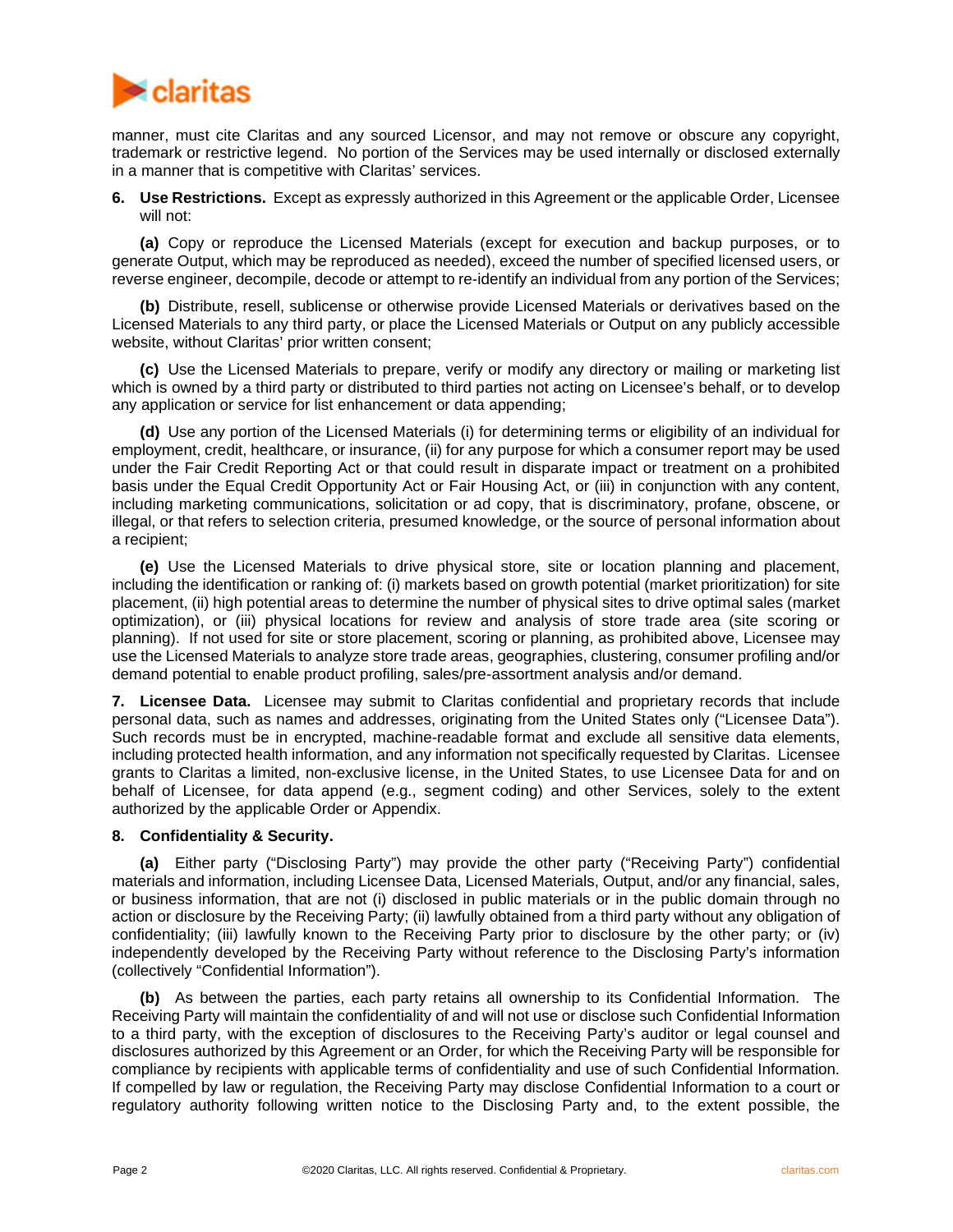

opportunity to obtain protective orders or evidentiary stipulations. The Receiving Party will limit disclosures to the minimum necessary to comply with legal or regulatory requirements or other authorized purpose. If required, Licensee's name may be disclosed to a Licensor for royalty reporting purposes only, subject to obligations of confidentiality. Neither party may use the name, trademark or logo of the other party in any advertising or promotional material without prior written consent, except as part of a preferred vendor or customer list, which is permissible by either party. Any unauthorized disclosure or distribution of Confidential Information may cause irreparable harm and entitle the Disclosing Party to injunctive relief.

**(c)** The Receiving Party has implemented and maintains an information security program appropriate to its size and complexity, the nature and scope of its activities, and the sensitivity of information received and stored, containing appropriate administrative, physical, and technical safeguards to protect the security, confidentiality and integrity of Confidential Information, with measures designed to prevent unauthorized access and disclosure. The Receiving Party will notify the Disclosing Party of any unauthorized access to or unauthorized use or disclosure of the Disclosing Party's Confidential Information.

**(d)** The Receiving Party will destroy the Disclosing Party's Confidential Information within 30 days following the Term, or earlier, upon request, with the exception that any backup media created by the Receiving party and stored as part of its business continuity or disaster recovery plan, which may include portions of Confidential Information, will be destroyed in accordance with the Receiving party's internal destruction policy.

#### **9. Representations & Warranties.**

**(a) Mutual.** Each party represents and warrants that (i) it has all rights necessary to enter into this Agreement; (ii) its collection, provision and/or use of data and Services in connection with this Agreement will comply with all applicable laws and regulations, including privacy, data protection and telemarketing laws, self-regulatory standards and generally accepted industry guidelines ("Applicable Laws"), e.g., CCPA, CAN-SPAM, DO NOT CALL, COPPA, Child Registry laws, FCPA, IAB, DMA/ANA, DAA, NAI; and (iii) its respective data (e.g., Licensee Data, Licensed Materials), services and/or advertising content associated with the Services do not violate the rights of third parties, including material that contains or constitutes intellectual property infringement, false advertising, invasion of privacy or defamation.

**(b) By Claritas.** Claritas represents and warrants that the Services do not contain any hidden code, instruction or program that could be used to delete, disable or damage any software or hardware operated by Licensee.

**(c) By Licensee.** For any use of Services that includes measurement, tracking or targeting audiences within any website, web page component, podcast, advertising, email, application, or other digital property ("Site", which includes any website associated with advertised brands), such as Services involving the placement of Claritas tags or pixels ("Pixels") directing impressions data to Claritas, Licensee represents that: (i) no terms of use, privacy policy, or representations made to Site visitors will be violated by such use; (ii) Sites will display privacy policies that disclose applicable data collection practices, including the types of data collected and purposes for which data is collected by or transferred to third parties, plus feature working mechanisms that conspicuously enable consumers opt-outs in accordance with Applicable Laws; and (iii) such Services will not be used in conjunction with any Site directed to children under the age of 16, or in any manner implicating the Children's Online Privacy Protection Act. Unless incorporated into an email campaign, Licensee may not remove a Pixel from any Site without notifying Claritas or install the Pixel into unauthorized Sites without prior written consent. Licensee acknowledges that Claritas automatically rejects and will not process any personal information originating from outside of the United States. Claritas reserves the right to exclude any use of the Services that does not comply with these terms.

**(d) Disclaimer.** THE EXPRESS WARRANTIES IN THIS AGREEMENT ARE EXCLUSIVE AND IN LIEU OF ALL OTHER WARRANTIES, EXPRESS, IMPLIED OR STATUTORY, INCLUDING ANY IMPLIED WARRANTY OF MERCHANTABILITY, ACCURACY, OR FITNESS FOR A PARTICULAR PURPOSE. Data may be subject to transcription and transmission error and are provided on an "as is," "as available" basis.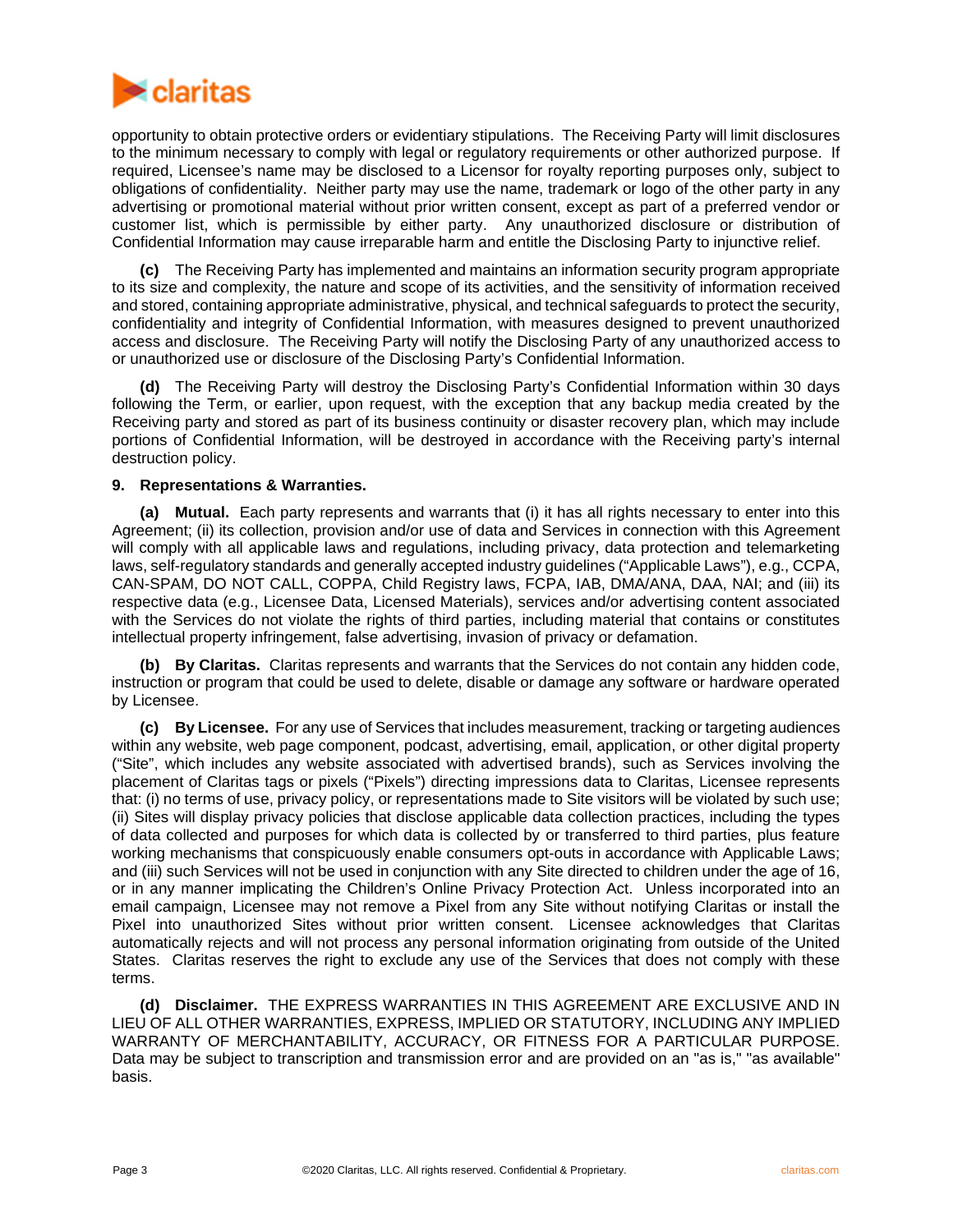

**10. Limitations of Liability.** IN NO EVENT WILL CLARITAS, LICENSEE OR ANY LICENSOR BE LIABLE FOR INDIRECT, INCIDENTAL, PUNITIVE OR CONSEQUENTIAL DAMAGES OR DAMAGES DUE TO LOSS OF DATA OR PROFITS ARISING IN CONNECTION WITH THIS AGREEMENT, EVEN IF ADVISED OF THE POSSIBILITY THEREOF. NEITHER PARTY WILL BE LIABLE FOR ANY CLAIM (WITH THE EXCEPTION OF A CLAIM FOR NONPAYMENT) BROUGHT MORE THAN ONE YEAR AFTER THE CAUSE OF ACTION HAS ACCRUED, NOR FOR ANY CLAIM (UNLESS SUBJECT TO AN INDEMNITY OBLIGATION) IN EXCESS OF AMOUNTS PAID DURING THE PRECEDING TWELVE MONTHS ("ANNUAL SPEND") IN CONNECTION WITH THE SERVICES GIVING RISE TO SUCH CLAIM. TOTAL LIABILITY FOR A CLAIM FOR WHICH A PARTY IS EXPRESSLY INDEMNIFIED WILL NOT EXCEED \$250,000 OR THE ANNUAL SPEND, WHICHEVER IS GREATER.

**11. Indemnification.** Each party will indemnify the other and defend or settle at its own expense any claim by a third party arising from the party's breach of its Use Restrictions, Representations & Warranties, and Confidentiality & Security obligations, or arising from its gross negligence or willful misconduct. The indemnified party must provide prompt notification and reasonable information and cooperation in defense of the claim, ceding control of the defense and settlement to the indemnifying party, including selection of reputable counsel; provided that the indemnifying party will keep the indemnified party reasonably informed and will not enter into any settlement that includes an admission of fault or liability by the indemnified party without such party's approval.

**12. Term and Termination.** An Order and each Service will remain in effect for the specified Term, except as set forth below or in the applicable Order or Appendix. Licensee may terminate and receive a refund of fees paid for any Service that fails to conform to this Agreement, the Order or published specifications, if not repaired or replaced with a conforming Service within 60 days following receipt of Licensee's written notice of nonconformity. Either party may terminate a Service in the event of (a) a material breach by the other party (other than a Service nonconformity as specified above) which remains uncured after 30 days following written notice; (b) insolvency or a proceeding in bankruptcy against the other party; or (c) a change in applicable law or regulation that materially limits or prevents the provision or use of a Service. Claritas may also terminate a Service that is being discontinued or terminated for all licensees of that Service. Licensee may otherwise terminate Services only as specified in the Order or Appendix. Upon expiration or termination, Licensee will cease all use of the terminated Service, including any Licensed Materials stored in a data lake, repository or other multi-user environment. Output and appended Licensed Materials in Licensee's possession may be retained internally for historical, comparative or archival purposes only. All other Licensed Materials in Licensee's possession must be purged and destroyed within 30 days. Upon request by Claritas, Licensee will provide written verification of its compliance with this Section. Licensee's failure to cease its use or provide written verification, as required, may effect, at Claritas' sole discretion, an extension of the applicable Order for consecutive ninety day periods, for a prorated fee, until Licensee complies with its obligations pursuant to this Section.

## *General Provisions*

**13. Governing Law.** This Agreement is governed by the laws of the State of Ohio, without regard to its choice of law provisions.

**14. Merger; Modification.** This Agreement constitutes the entire agreement between the parties, with respect to the subject matter, and merges and supersedes all prior proposals, discussions or other communications. This Agreement may not be modified, except by written consent of the parties.

**15. Assignment.** This Agreement is for the benefit of and binding on the parties and their successors and assigns. It may not be assigned by either party without the prior written consent of the other, except that either party may, upon written notice, assign its rights and obligations under this Agreement or any Order to an affiliate pursuant to a corporate re-organization or to a successor to its business; provided that (a) Licensee's contemplated assignment will not be to a direct competitor of Claritas and (b) such assignment does not expand the scope of, or change the terms or charges, of any license granted.